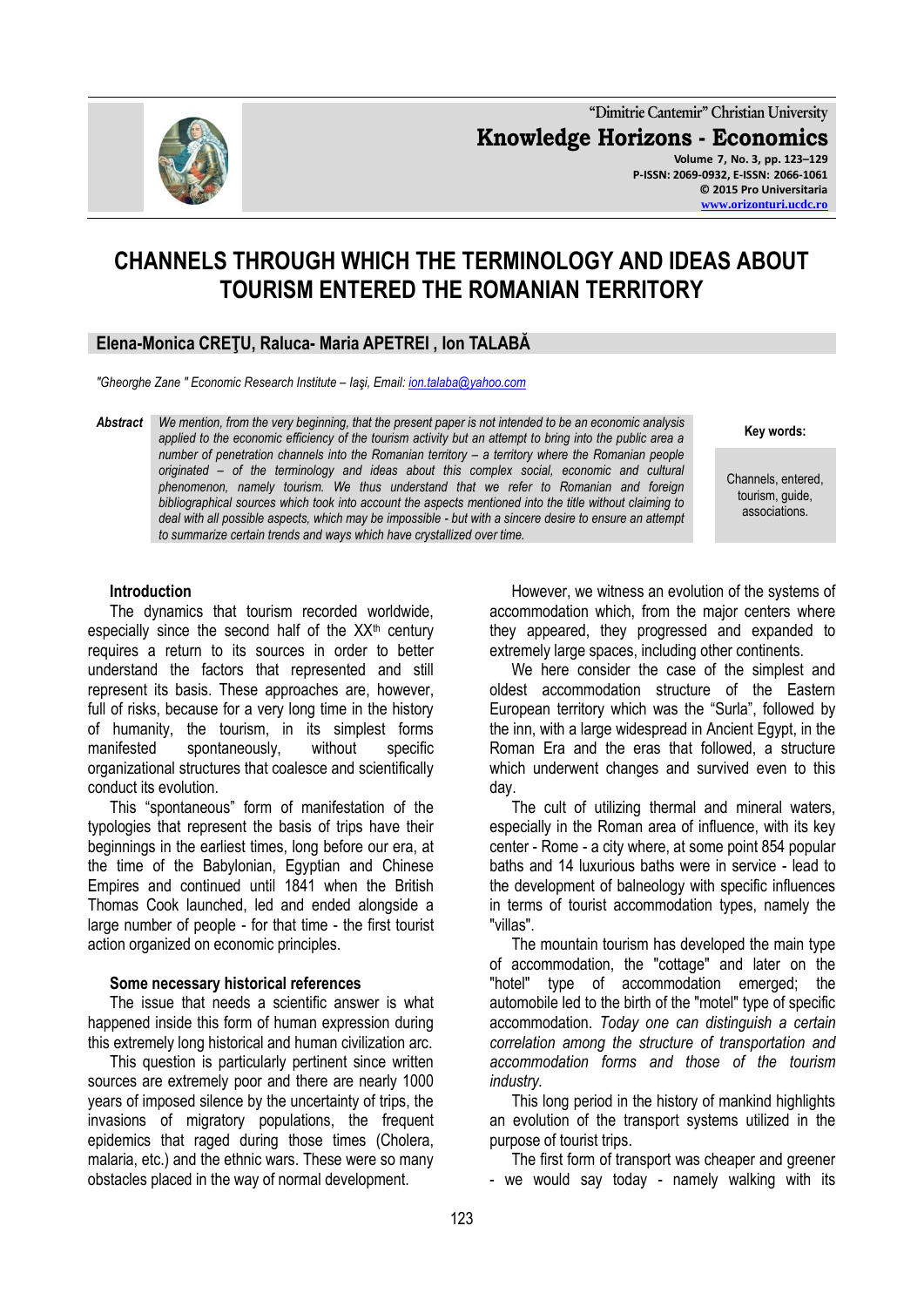advantages and disadvantages and became a beneficial practice we know and appreciate today.

Then the usage of various types of boats followed for the water transport as form of tourism, which is still very successfully practiced today on quite extensive areas even if, in the meantime, strong competitors appeared.

The horse with more than 3000 years of utilization represented - with a specific civilization that was thus created - the main and useful means of transportation for an extended surface of the globe followed, in other specific areas, by the utilization of the donkey, the elephant, the camel, the yak, and so on.

With a spectacular evolution in the tourist utilization, the "train" followed by the "automobile" and the "plane" appeared with their known effects in terms of tourism movement dynamics and the globalization phenomenon that we are currently witnessing.

From the analysis we can conclude the following:

- Once man appeared on earth, he was forced to move in order to acquire his basic needs, followed by the need to acquire safety in life and, at a certain level, the need to get to certain know areas and places including the need to meet other populations. These displacements, by the current definition may be considered to frame the tourism purpose.
- There is a strong correlation and mutual influence among the transport structure, the forms of tourism and the forms of accommodation.
- There is an extension in the terms utilized in tourism in the country of origin in almost every country worldwide which are specific to these languages and having a common root.

### **Analysis and research of the tourism phenomenon from its beginnings to the present day**

We are certain of the fact that long before the daring and revolutionary action of Thomas Cook in 1841, under the pressure of the tourism movement and its accompanying benefits first under a form of referral of the issue, certain methods and research and analysis techniques appeared and extended.

This was possible due to the appearance of valuable centers for higher education such as the universities of Bologna (1119), Rovena (1130), Sorbonne (1200), Cambridge (1209), Oxford (1214), Heidelberg (1386), Cologne (1388), Harvard (1636), etc., which, in some point of their evolution began to analyze and investigate factors related to the tourism phenomenon.

This was possible not only due to the decision of Queen Elisabeth I (1583-1603) of England and Ireland

to foster the leave of the young Brits to study and travel to other countries, leading in time to the practice of" Grand Tour", but also to answer the evolution necessities of the evolution of traveling.

The experience gained following the practice of traveling, but also under the pressure of time, such an evolution in the history of tourism shows us that:

 $-$  Approximately 600 years B.C., in Babylon, there was a museum of antiquities open to the public;

 $\equiv$ 500 years B.C. there was tourism movement of the Greeks to the temples dedicated to their gods (the temple of Delphi), the religious and sporting events. The first written guides appeared here (Athens, Sparta, and Troy).

 $-$  The Egyptians took part in various religious activities and could spend time in mini resorts;

 $-$  In the Roman Empire traveling was quite intense due to its degree of safety, the lack of borders and the ubiquitous inns existing along trade routes.

- The publication of the first travel books -Herodotus being considered by the literature as the father thereof, - pioneering Mediterranean countries.

 $-$  By the year 1200, after the writings of Marco Polo, in China there was a network of inns which appear in the  $\mathbb{I}^{\text{nd}}$  –  $\mathbb{II}^{\text{rd}}$  centuries and the first written information, for the officials, the "Bulletin of the court" written on silk was issued in the years 713-734 A.D.

 $-$  Since 250-300 A.D. the Holy Land is increasingly being sought by the pilgrims from the Christian world.

 $-$  In Venice in 1556 under the government auspices the newspaper entitled "Notizie scritte" is issued.

 $-$  The editing and publication in the year 1130 of the first comprehensive tourist guide written by a French monk by the name of Aimeri, which was continued by a series specific for many countries such as those in the very popular collection "La Belle Epoque" since 1832.

 $-$  The appearance in 1816 in Rigi of the first mountain hotel and in 1832 of the first hotel for holidaymakers in Bordeaux.

- The establishment in 1841 by Thomas Cook of the first company in the world in the field of tourism.

 $-$  The modernization of the means of transport: steam engine boats, boats on diesel engine, the advent of the train and of the dirigible.

All these achievements had a major influence on the tourist traffic, on its scientific analysis and they heavily impacted upon the Romanian territory.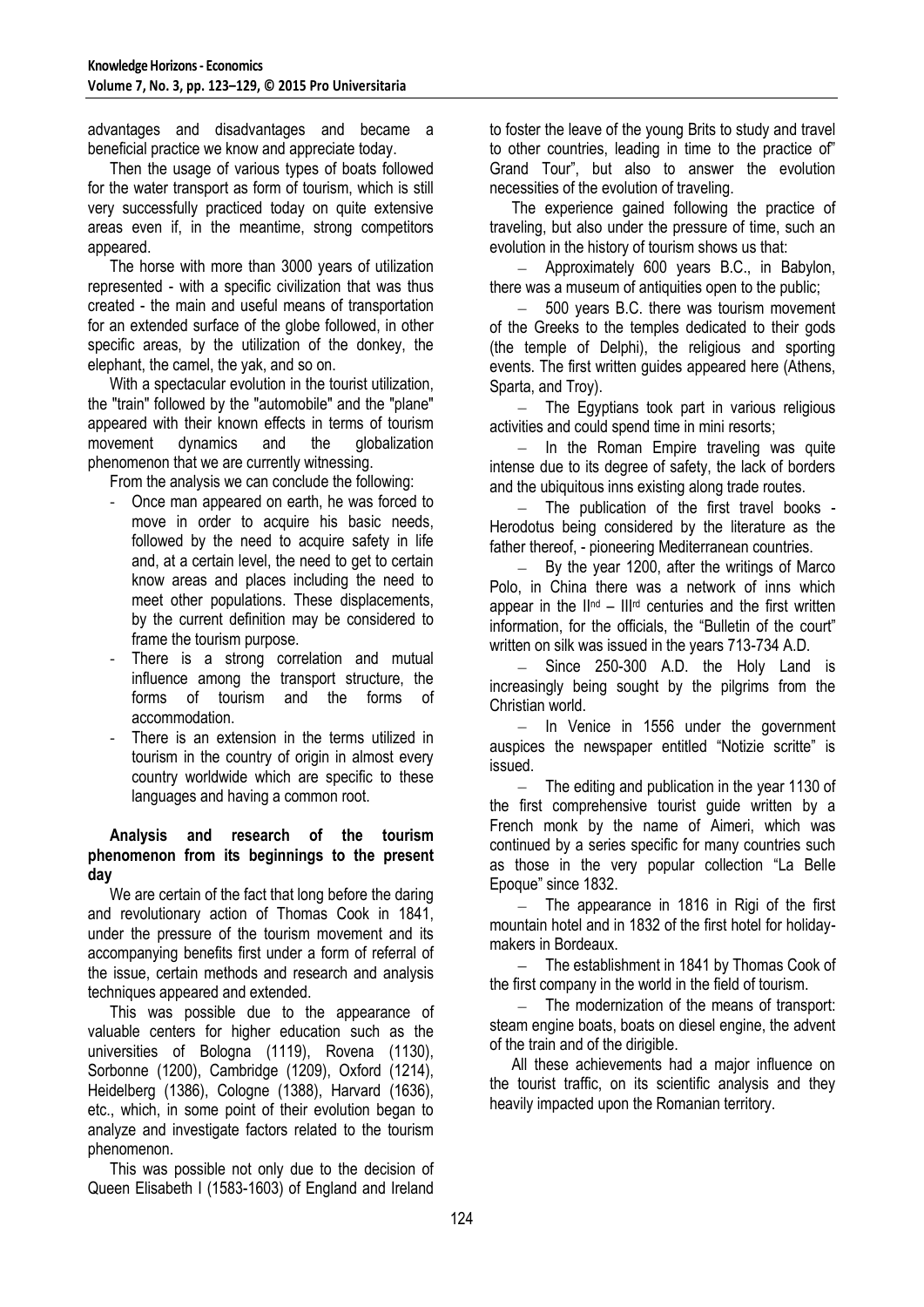# **Short notes on the terminology of the Romanian tourism**

No matter how well the borders of the countries were guarded, they could not stop the access of information coming from other geographical areas. This is a natural process manifested with various intensities throughout the historical periods over the course of time.

This phenomenon also occurred in the field of tourism activity where we are dealing with a large volume of specific terms alongside other terms borrowed from other disciplines and economic activities depending on the activity profile.

Moreover, it is well known the truth stating that language is, generally speaking, a living organism that continuously enriches its accumulated fund of words. While some words disappear, numerous new words appear, depending on the evolution of life, technique, concerns, the cooperation between countries.

This phenomenon is especially present in the tourist activity, since this is in full process of physical and economic expansion.

The category of specific terms comprises all the terms which form the basis of the activity and are linked to general denominations (tourism, tourists, etc.), the accommodation structures (surla, inn, villa, hut, hotel, etc.), the means of transport (on foot, on horseback, by train, by car, by plane, by boat, by ship, etc.) the types of meals (breakfast, lunch, dinner) of certain terms used in rest tourism - circulating, recreation, spa, pilgrimage, etc.

These terms have largely an international evolution, many of which have been utilized for centuries, such as:

a) the terms relating to the designation of "tourism" and "tourists" which, apparently, are derived from English, although their primary origins are still undergoing debate;

b) the term "inn" comes originates in the Egyptian and Roman era and the eras that followed;

c) the terms "guest house" and "hotel" were in use 2000 years ago in the Hebrew and Aramaic languages. We recall the text of the Holy Gospel of Luke, Chapter 10, 25 to 37 in the Samaritan parable which states that: "A man was going down from Jerusalem to Jericho, when he was attacked by robbers. They stripped him of his clothes, beat him and went away, leaving him half dead. A priest happened to be going down the same road, and when he saw the man, he passed by on the other side. So too, a Levite, when he came to the place and saw him, passed by on the other side. But a Samaritan, as he traveled, came where the man was; and when he saw him, he took pity on him. He went to him and bandaged his wounds, pouring on oil and wine. Then he put the man on his own donkey, brought him

to an inn and took care of him. The next day he took out two denarii and gave them to the innkeeper. "Look after him,' he said, 'and when I return, I will reimburse you for any extra expense you may have" and on Chapter 2 to 7, on the birth of Our Lord Jesus Christ the text states" she gave birth to her firstborn, a son. She wrapped him in cloths and placed him in a manger, because there was no guest room available for them." These are undeniable truths and as we have seen, there were "guest houses" providing "hosting" for money. These houses could have been inns or mini hotels.

d) the terms relating to the tourist means of transport are largely universal in use.

Regarding the borrowed terms, they are numerous and are utilized according to the profile of the activity; many of them have a restricted circulation (zonal or local) which gives them certain specificity.

We remind that such terms from the field of gastronomy, which have a broader use in other fields of activity, are borrowed from the field of tourism, and the terms from the field of balneology are borrowed from the medical terminology, and so on.

When we deal with the terminology utilized in tourism, we can state that in addition to the denominations taken from other languages, there were situations when the field of tourism landed its terms to other languages concerning the kitchen-related firld, the Romanian medicine and so on. Overall, most of the terms were taken from geography, agriculture and transports.

# **Channels through which ideas about tourism entered the Romanian territory**

The Romanian territory has never been, throughout its history, isolated in terms of the interest and the access of tourism related information and activities.

As of its location in the center of Europe, with an indigenous population living on this territory for thousands of years, creating a civilization which proved to be original and alive this geographical space could not remain isolated from the ideas and practices relating to traveling. Moreover, a constant characteristic of the Romanian people, besides searching and developing original techniques in various fields, was the careful observation of the results that other European nations have achieved. Thus, the Romanian people tried and managed to appropriate these achievements in order to continuously maintain on a course of evolution.

This aspect of the issue is present in the field of tourism where, the whole range of ideas projects and denomination was known and critically analyzed depending on the concrete conditions.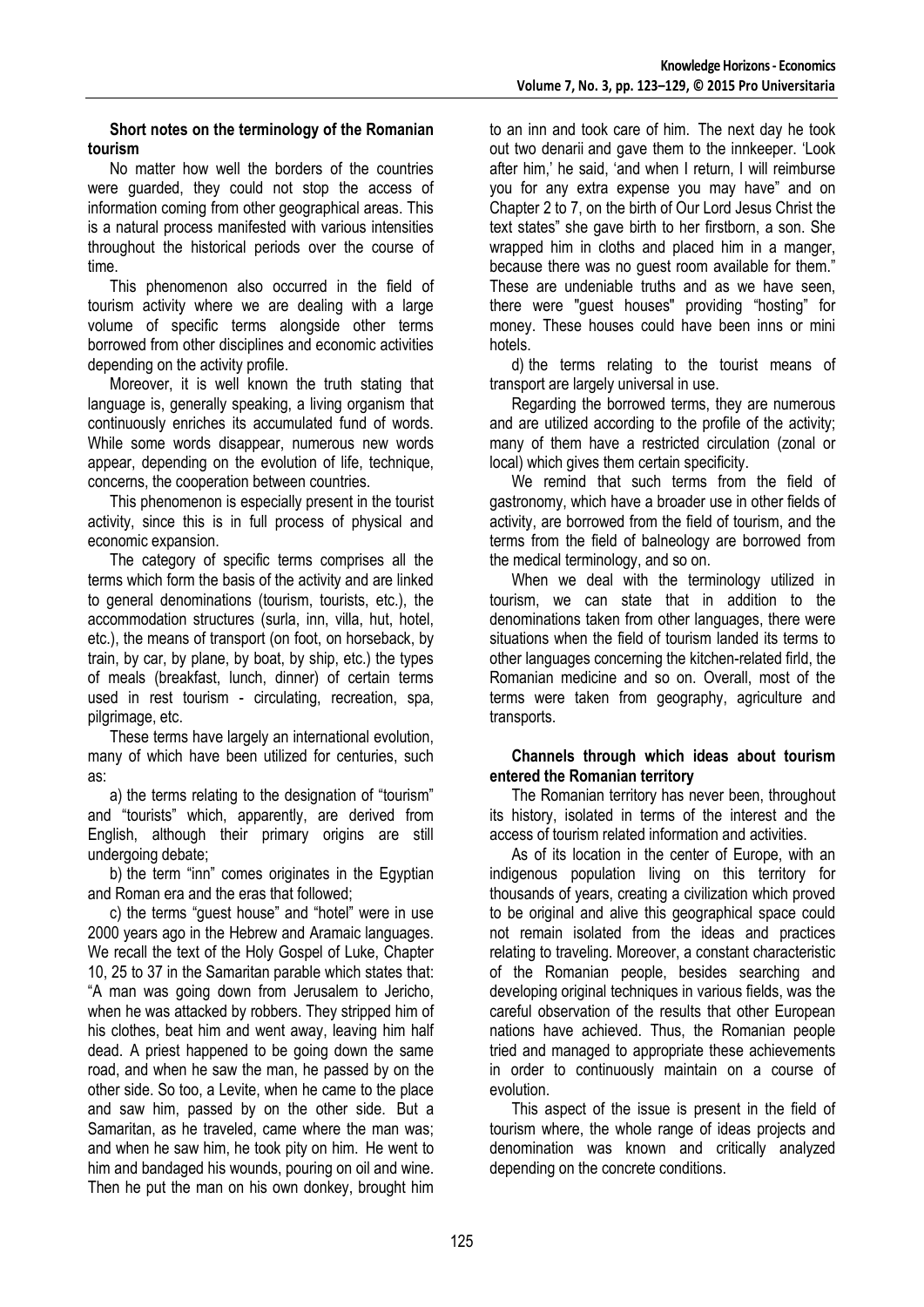Quite understandably, with a temporary time lag, advanced ideas about tourism and its practice as well as its terminology reached the Romanian territory.

Thus the multitude of forms, channels and ways of the penetration into the Romanian territory of ideas about tourism the following are worth remembering and presenting since we consider them as being key:

1. By the help of studious Romanian youth who, throughout the centuries have followed vocational courses, went to schools and universities in the central and western European countries.

2. Through foreign travelers who, throughout the centuries have visited various areas of the Romanian territory.

3. Through the contribution of tourism associations and clubs which were founded and acted in the historical Romanian provinces and who were inspired by the similar clubs from central and western European countries.

4. By the endeavor of certain passionate and great lovers of hiking, domestic and foreign pilgrimages and tourist travels.

5. The efforts of Romanian travelers and explorers in other geographical territories of the world.

6. Through magazines, directories, guides and travel impressions.

7. Through the usage of outdoors curative baths by Romanian travelers and of domestic curative baths by foreign travelers, etc.

*1. The most allowable channel for the access of ideas about tourism* to the Romanian territory was represented by the Romanian youth who attended various types of educational institutions, namely doctoral, university, secondary and vocational.

These young people spoke the foreign languages of the countries where they studied:

a) They were in close contact with their peers both in the country where these institutions were located and in other countries; the Romanian youth were communicating upon various issues including the places and objectives that were worth visiting – so these were conversations about tourism – and thus they were in a permanent exchange of ideas.

b) Through the newspapers and books and maybe through courses and seminaries they would gather information from the field of tourism and through the exchange of ideas on this aspect of the human life.

c) Through the direct contact with the local population from the area where these education institutions were located.

d) Not least through the areas and cities they would cross from their homes to the place of study, during which they gathered data on the objectives, forms of tourism and places of practice.

This category of young people had a tremendous contribution in introducing and popularizing the ideas about tourism on the Romanian territory. Upon their return home, they would bring with them leaflets, guides and towards the end of the  $XIX<sup>th</sup>$  century, they would bring even books on the theory and practice of tourism. In parallel, these young people were the carriers of theoretical and practical information about tourism that they previously acquired. The pieces of information were the most diverse, including organizational aspects and practices, in other words the organization of the tourism activity.

If we consider the enthusiasm that characterized most of those young people and their sincere desire to see their native villages and cities on the path of progress and civilization, we understand better the key role that they played.

The number of the young people from the three Romanian provinces who studied abroad was so great that the list is very long. This is the very reason we will retain only a few of the most prominent names: Vasile Alecsandri, Mihai Kogălniceanu, Nicolae Filimon, Ion Codru Drăguşanu, Mihai Eminescu, Nicolae Iorga, Miron Costin, Andrei Şaguna, Gheorghe Asachi, Dimitrie Cantemir, Gheorghe Sincai, Samuil Micu, Ion Ghica, Dimitrie Bolintineanu, Iancu Văcărescu, Alexandru Odobescu, Petru Maior, August Treboniu Laurean and Alecu Russo.

*2. The second most important channel for the access of ideas about tourism on the Romanian territory* was the number of foreign travelers (merchants, soldiers, spies, or just enthusiasts; many of them left us written texts on their impressions accumulated about the visited places.<sup>i</sup>

Upon their contact with members of the local community or with the administration members of the time, they would, among other things, discuss about the places they visited, objectives worth visiting as tourism experience in their home countries.

The motivations of these foreign travelers were the most diverse, namely:

- *Political*, to gather intelligence useful to the chancelleries in their home countries (it is mainly the case of imperial capitals) but also to other countries with interests in the area;
- *Economical*, for the sale of certain goods and market testing and not least for the purchase of local products that were very cheap (honey, sheep, cattle, horses, salt etc.);
- *Military*, to know the defense power and systems, to prepare useful drawings and maps for potentially future invasions;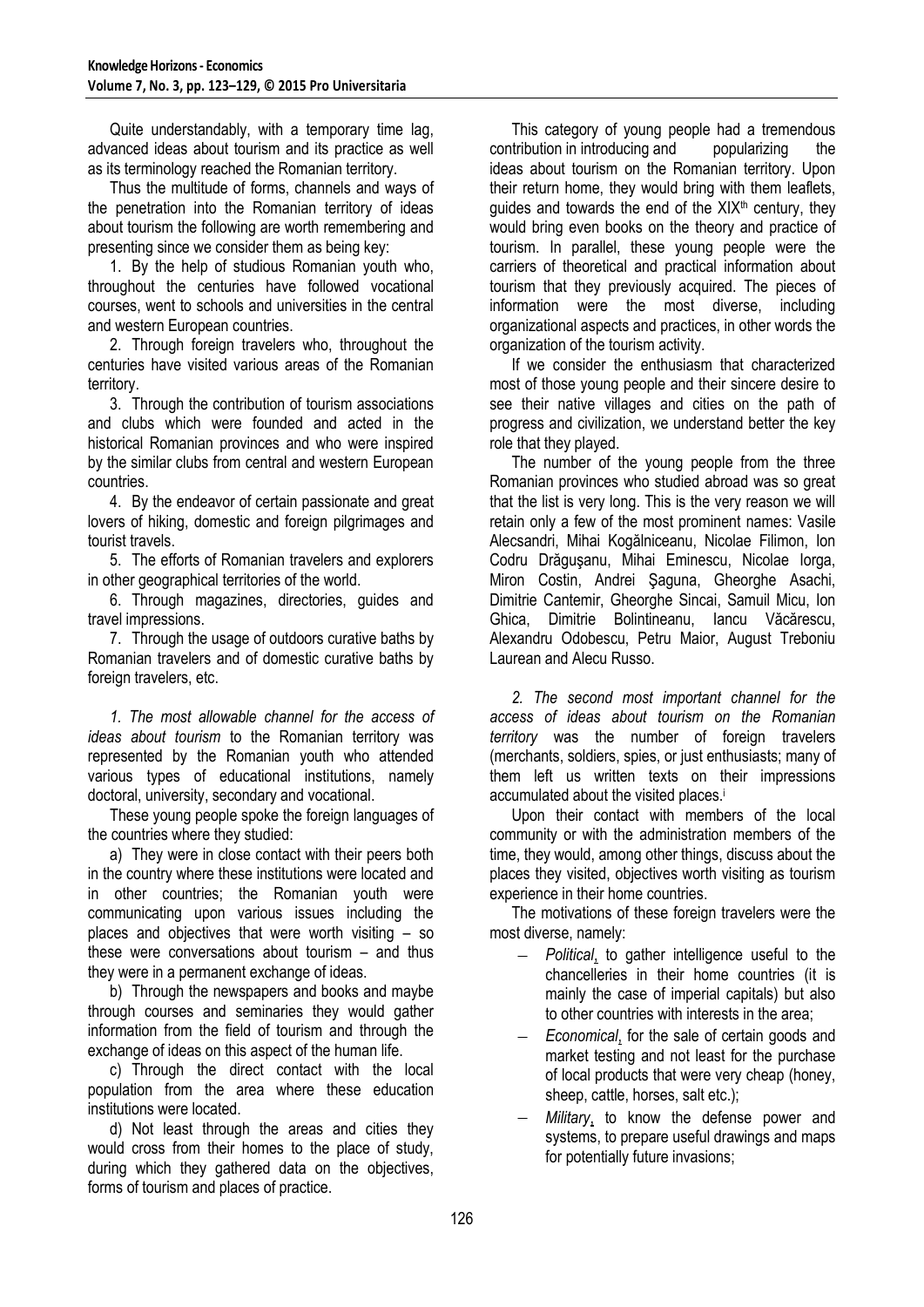- *Religious*, to know the actual state and attempts to bring in a particular religion – hence a missionary purpose;
- $\equiv$ *Lucrative*, through which physicians, linguists, craftsmen, traders, military instructors were looking for work in the Romanian Countries.

Many of these travelers, in addition to presenting the general situation (industrial, commercial, religious etc.) in their countries and a number of them, since the  $XV<sup>th</sup>$  century left us written pages upon their impressions following their visits on: customs, traditions, road conditions, means of transport and also the beauty of landscapes, etc.

In our opinion the following are worth mentioning:

 $\sim$ Paul of Aleppo, The trips of Patriarch Macarius of Antiihia in the Romanian Countries, 1653-1658 where many aspects the he directly came across are mentioned.

 $\equiv$ Francais de Pavie, in 1585 on his way to Constantinople passing through Wallachia mentions the "olac" as a single person means of transportation,

Domenica Sestini publishes in 1788 a book  $\sim$ entitled "Viaggio în Valachia e Moldavia"

- Marcus Bandinus, a missionary, the Pope's emissary in the Romanian Countries in the years 1644- 1650, who through letters and reports sent to Rome presents an impressive amount of information about the places he visited (Codex Bandinus)

- The English Merchant La Motraye visits Muntenia, Dobrogea and Basarabia at the beginning of the XVIIIth century and provides written information upon customs, traditions, population and so on.

Ludovic von Stürmer writes a book at the beginning of the  $XIX<sup>th</sup>$  century about some parts of the Romanian Countries, namely Valea Oltului, Turnu Roşu, the travel by cart and so on.

The French Professor J.A. Vaillant, who during the XIX<sup>th</sup> century lived in Muntenia for 34 years and made numerous trips including in Moldova, climbing the Bucegi Mountains (in 1839) together with the governor Angelescu and in 1841 he climbed the Ceahlău mountain;

 $-$  The French Ulysse de Marssillac, upon his visit in Muntenia publishes in 1873 a Voyage Guide to Bucharest;

 $-$  The Swiss physician Ioannes traveled in the Carpathian Mountains of Transylvania in 1683, including in the Apuseni Mountains;

- In 1846 Stanislas Bellanger provides useful information in the work "Travel wagon to Moldo-Wallachia";

 $\equiv$ In 1840 Jean Paget (English tourist) mentions the Ialomicioara hermitage and, of course, its monks;

- The Italian travelers Giovani Antonie Magini (in 1596), Antonio Passevino (in 1583), Francesco Massaro (1520) and Francesco Grisellini bring their own share of information;

 $-$  The German Shür, travels in 1894 in the Bucegi Mountains and mentions the Hermitage he found there;

The Greek historian Daniel Dimitrie Philippide, writes and publishes in 1816 in Leipzig a book called "The History of Romania" etc.

*3. The third way of access in a much broader and more applicable manner* of the ideas related to tourism is represented by the existent, presence and the activity of tourist associations and clubs which activated on the Romanian territory during the second half of the  $XIX<sup>th</sup>$ century:

The Alpine Club of Transylvania established in Braşov in 1872 with the lawyer Karl Schnell as its first president;

The Transylvanian Carpathian Society (SKV –  $=$ Siebenbürger Karpaten Verein) established in 1880 with Karl Conrad as its first president;

The Club of hikers established in 1891 in Bucharest;

 $\equiv$ The Transylvanian Carpathian Society established in 1885 in Cluj-Napoca;

The Sinaia Carpathian Society established in  $\equiv$ 1890;

The Gymnastics, Sport and Music Society established in Iaşi in 1902;

- The Tourist Society of Romania (STR) established in 1903 in Bucharest;

The "Frăţia Munteană" Tourism Society established in 1920 in Cluj-Napoca;

The Hikers Inn established in 1920 in Bucharest;

The Touring Club of Romania established in  $\sim$ 1926;

The Braşov Tourist Society established in 1929;

The Association of the Hikers in the Beloved Mountains of Romania (ADMIR), established in 1929;

 $\equiv$ The Romanian Carpathian Club established in 1929;

The "România Pitorească"/Picturesque Romania Tourist Association established in 1930;

 $\equiv$ The Romanian Alpine Club established in 1934.

The activity of these clubs and associations was oriented towards several major areas, such as:

 $-$  The popularization of the beauties of Romania, especially in the mountain areas;

- Organization of excursions and hiking;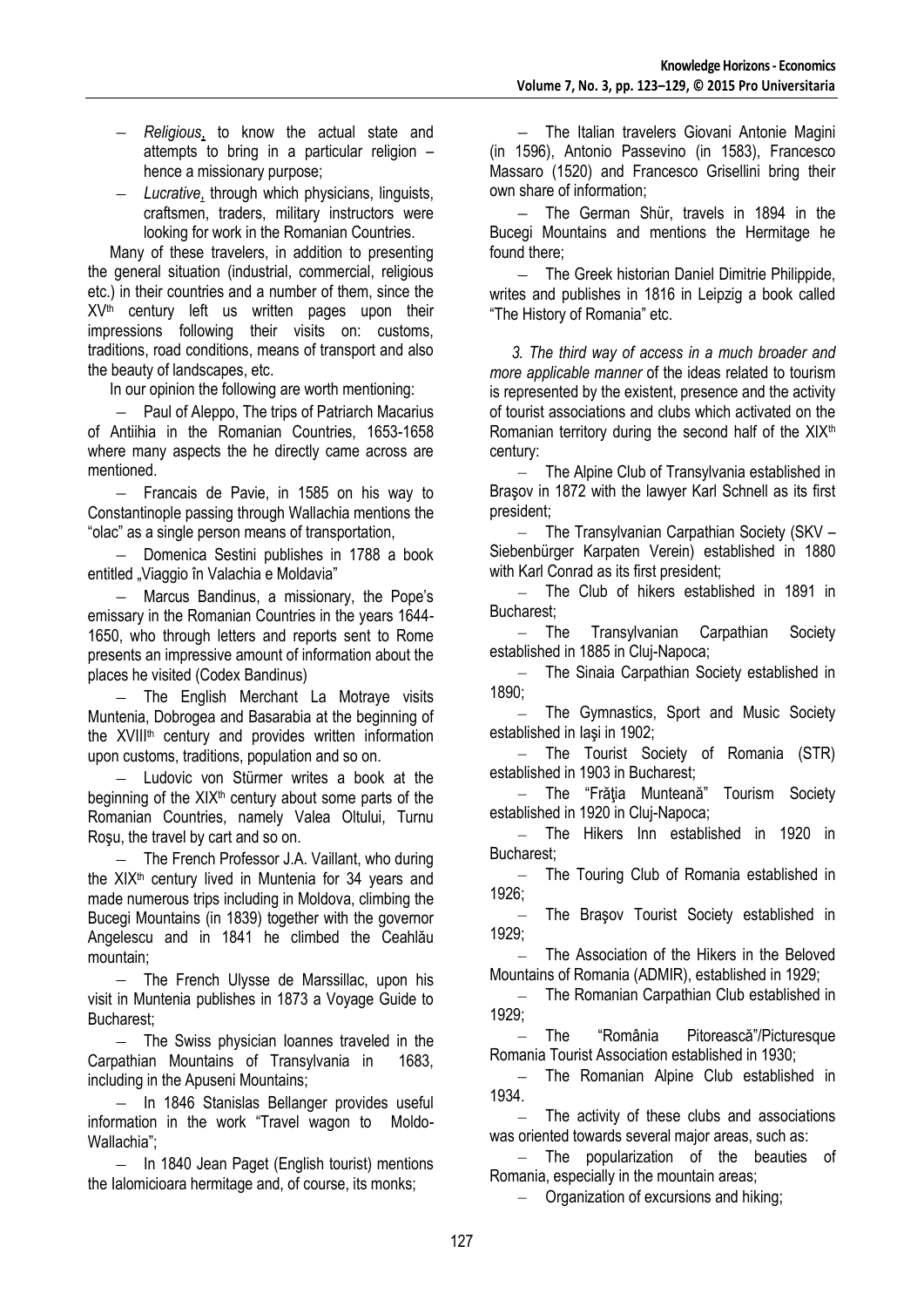- The organization of scientific conferences;
- $-$  The performance of tourist markings and trails;
- $-$  The building of shelters and chalets;
- $-$  The training of staff, especially guides;

 $\equiv$  . The issuance of guides, bulletins, books related to tourism.

*4. The forth channel for the access and popularization of the ideas about tourism* was performed by the contribution of enthusiasts, great lovers of hiking, pilgrimages and domestic or foreign travels.

Their role in the emergence and growth of the domestic and foreign tourist movement in Romania is far from being fully known because the number of these people is fairly large and they were people with strong personalities and inhabited by a life-long passion for tourism. Thus, the environments they would come in contact with were favorable for the predominant popularization of impressions about the places they visited.

In this case also we will cite a few names: the Governor Angelescu, the guides Stoica Vodă, Ion Puiul, Nicolae Butmăloi, Constantin Gătej, Ioan Gătej, Niculae Gelepeanu, Niculae V., the Engineer Iosif Sângiarzan, Take Ionescu, Robert Gutt, Veniamin Costache, Mihai Sturdza, Vasile Măcărescu, Constantin Calmuschi, Spătarul Gane, Radu C. Gălescu, Al. N. Kretzulescu, Cezar Baliac, N. Bălcescu, Alexandru Golescu Arăpilă, Nicolae Grigorescu, Alfred Bernath, D. Grecescu, Dimitrie Brândză, Spiru Haret, N.D. Popescu, G. Istrati, Nicolae Bogdan, Nită Enache, Iosif Puşcariu, Emil Racoviță, the legendary Emilian Cristea, Nae Popescu, Gh. Pânzaru and so on. We must pay the due respect to the valuable contribution of certain important personalities in the field of tourism, namely Bucura Dumbravă, Mihai Haret, and Gh. Tiţeica.

*5. It is worth mentioning the contribution to the propagation of the ideas about tourism* of a few significant Romanian travelers and explorers in other countries and even in the New World: Dumitrie N. Ghica Comăneşti, C. Pruniu, Basile G. Assan, Sever Pleniceanu, Ion Catina, P. Mahau-Mihăilescu, S. Simionescu, G.Flaişlen, Jean Campineano-Cantemir and I. Chiru-Nanom.

We also note the significant contributions of Mihai Ţican Romano, Gh. Ghimpu and many others. These personalities besides the fact that they highlighted the spirit of adventure of Romanians, the yearning for the discovery of new worlds and civilizations left us unforgettable pages that have inflamed the minds of many generations of young and old. Thus they performed their successful role of ambassadors of Romanians.

Again we present a few eloquent examples: "Călătorie împrejurul pământului"/Journey around the earth (Vasile G. Assan), "O expediție română în Africa"/A Romanian expedition in Africa (by D. N. Ghica Comăneşti), "Pe Căile Profeţilor"/On the footsteps of Prophets (by I. Chiru-Nanov), Din călătoriile unui roman în Africa/The travels of a Romanian in Africa (by Scarlat Ciornei) and so on.

*6. During the XVIIth, XVIIIth, XIXth and XXth centuries and important means of disseminating ideas about tourism* in the Romanian territory was represented by travel journals, magazines, newspapers, year-books, books, guides and the reports of the tourist associations and clubs to which, in time, pictures, motion pictures and especially journals were added.

In this case also the list is long and we will mention but a few works without claiming they are the most suggestive: "Însemnare a călătoriei mele"/Notes of my trip by Constantin Radovici of Goleşti, made during the years 1824, 1825, 1826. Dincu Golescu, the author of the first travel diary printed in Romanian: "Dochia şi Troian după zicerile populare a românilor cu itinerarul muntelui Pionul"/Dochia and Troian in the popular sayings and the itinerary of the Mountain Pionul (by Gh. Asachi in 1840) - the first tourist guide in the Romanian literature; "Excursiuni în Germania Meridională"/Trips to Southern Germany (by Nicolae Filimon 1858-1860); "Peregrinul transilvanu sau Epistole scrise de tinere străine unui amic în patria de la anul 1835 până inchisive 1844/The Transylvanian pilgrim or Epistles written by young foreign ladies to a friend from 1835 to 1844" (by Ion Codru Drăguşanu); "Cartea munţilor"/The book of the mountains (by Bucura Dumbravă in 1920) a true an them and poem dedicated to the mountain; "Turismul şi pregătirea turistică în apărarea națională"/Tourism and tourist training in the national defense (by Spiru Haret in 1926); "Dans les Carpathes roumains"; "Robinsonii Bucegilor"/The Robynsons of the Bucegi Mountains; "Umbletul pe Jos"/Traveling on foot (by Nestor Urechia); "Pe drumuri de munte"/On mountain roads (by Calistrat Hogaş).

Among the travel magazines, we mention: The SKV Yearbook published between 1881-1944; The TCR Travel and Tourism Encyclopedia calendar, The SAT Romania Bulletin, The ADMIR Alpine Bulletin, the "România Pitorească"/Picturesque Romania written by Al. Vlahuţă, the "Carpaţii de la Cluj" Magazine and so on.

We mention, only as examples the tiles of a few tourist guides: "Guide de Sinaia şi Câmpina"/The Guide of Sinaia and Câmpina, "Manualul Voiajorului"/The travellers Handbook (1885), "Călăuza Bucegilor"/The Stalker of Bucegi Mountains (by Alexandru Agapie in 1899), "Escursiuni pe munții terei, Bârsei și ai